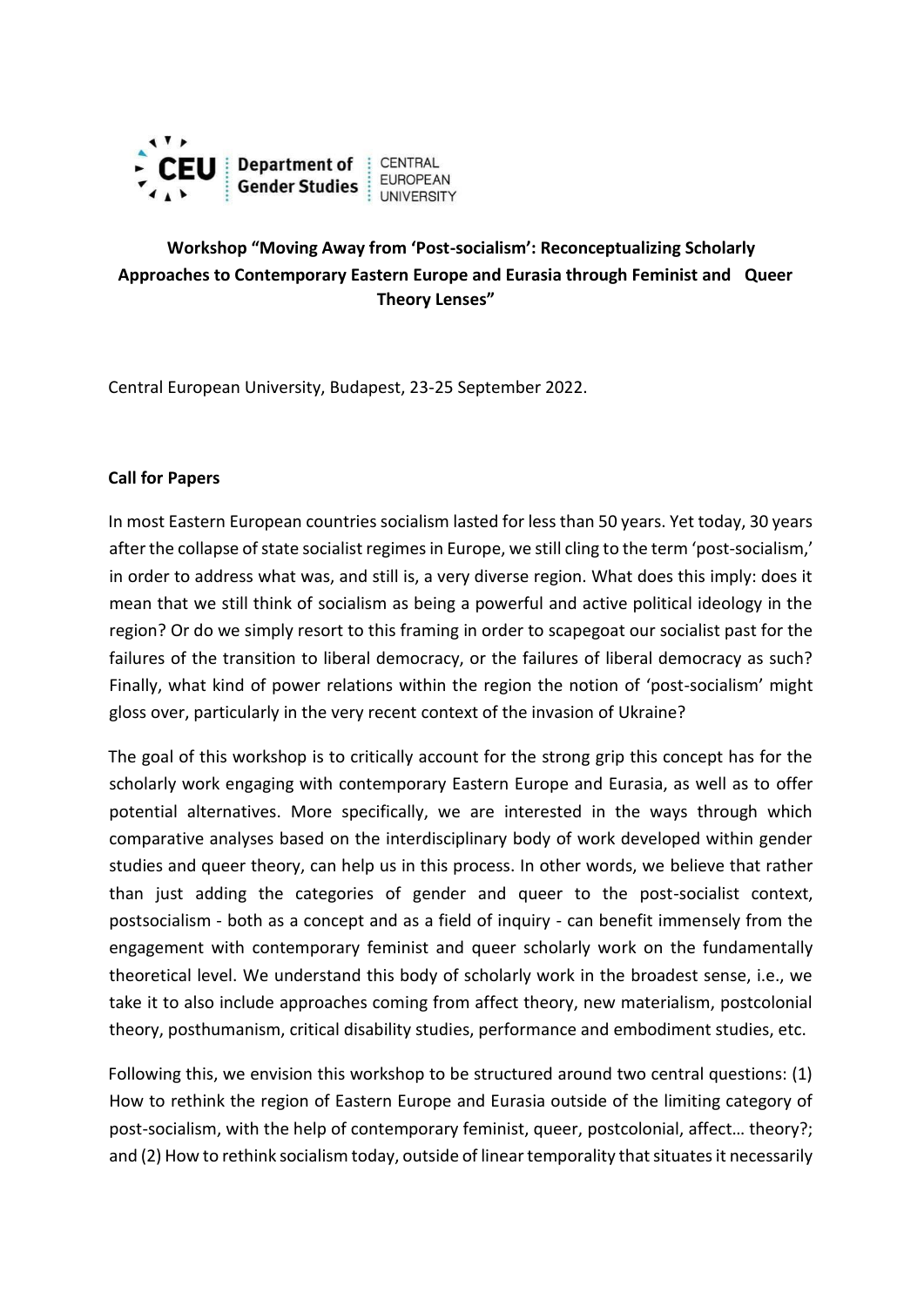in the past, equating it with state socialisms of the last half of the 20th century? We invite both conceptual engagements with the categories of socialism and post-socialism, as well as historical and social sciences research that already, more or less explicitly, works against this 'grip of postsocialism.'

#### **Submission requirements:**

The workshop is aimed at post/graduate students and young scholars that are invited to send their short papers. What follows are two clusters of questions that aim to suggest, but certainly not limit, potential topics of submitted papers:

# Beyond the homogeneity of the concept of 'post-socialism':

· How to account for the persistence of the notion of post-socialism, 30 years after the fall of state socialism in Eastern Europe and Eurasia?

· What are the possible alternative conceptualizations of the region? What can contemporary feminist and queer theory bring to the perspective?

· What are we potentially losing in abandoning the unifying concept in our analysis?; Alternatively, what are the gains of this attempt to move away from the homogenizing analysis?

· How can comparative analysis with currently existing state socialist or postsocialist regimes outside of Europe and Eurasia enrich our understanding of the region?

· Does gender perspective challenge or reinforce the homogeneity of the postsocialist region? And how does the concept of post-socialism inform the current feminist struggles in the region?

# Beyond the linear temporality of post/socialism:

· What are the effects of material remnants of state socialism and socialist ideology still present in Eastern Europe and Eurasia?

· What are the threats of 'spectral,' 'ghostly' presences of socialism in contemporary Eastern Europe and Eurasia? How do they complicate linear historical narratives that confine socialism to the past?

· How to account for the affective presences of socialism in contemporary Eastern Europe and Eurasia?